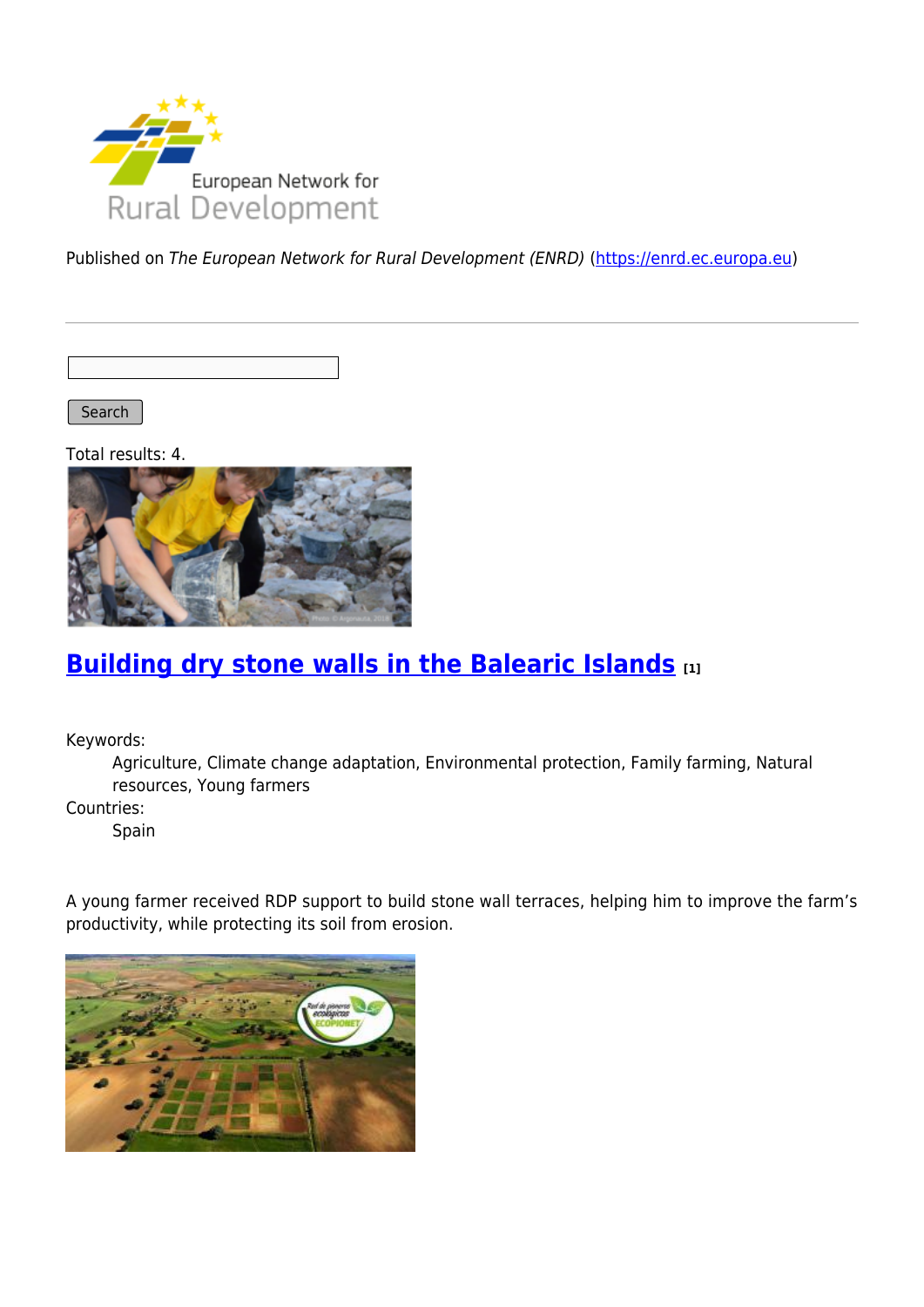# **[ECOPIONET: Innovation and Bioeconomy in the Rural](https://enrd.ec.europa.eu/projects-practice/ecopionet-innovation-and-bioeconomy-rural-environment_en) [Environment](https://enrd.ec.europa.eu/projects-practice/ecopionet-innovation-and-bioeconomy-rural-environment_en) [2]**

Keywords:

Agriculture, Climate change adaptation, Cooperation, Information & promotion activities, Innovation, Risk management, Rural Inspiration Awards: nominees

Countries:

Spain

Knowledge exchange network established to foster multi-actor collaboration and sharing around organic agriculture.



### **[It happens in Loco – Alto Minho Mountain](https://enrd.ec.europa.eu/projects-practice/it-happens-loco-alto-minho-mountain_en) [3]**

Keywords:

Cooperation, Entrepreneurship, Information & promotion activities, Innovation, Knowledge transfer, Mountain area

Countries:

Portugal

A Technical Assistance project about empowering local and regional actors to work more effectively with rural communities in order to revitalise these areas.